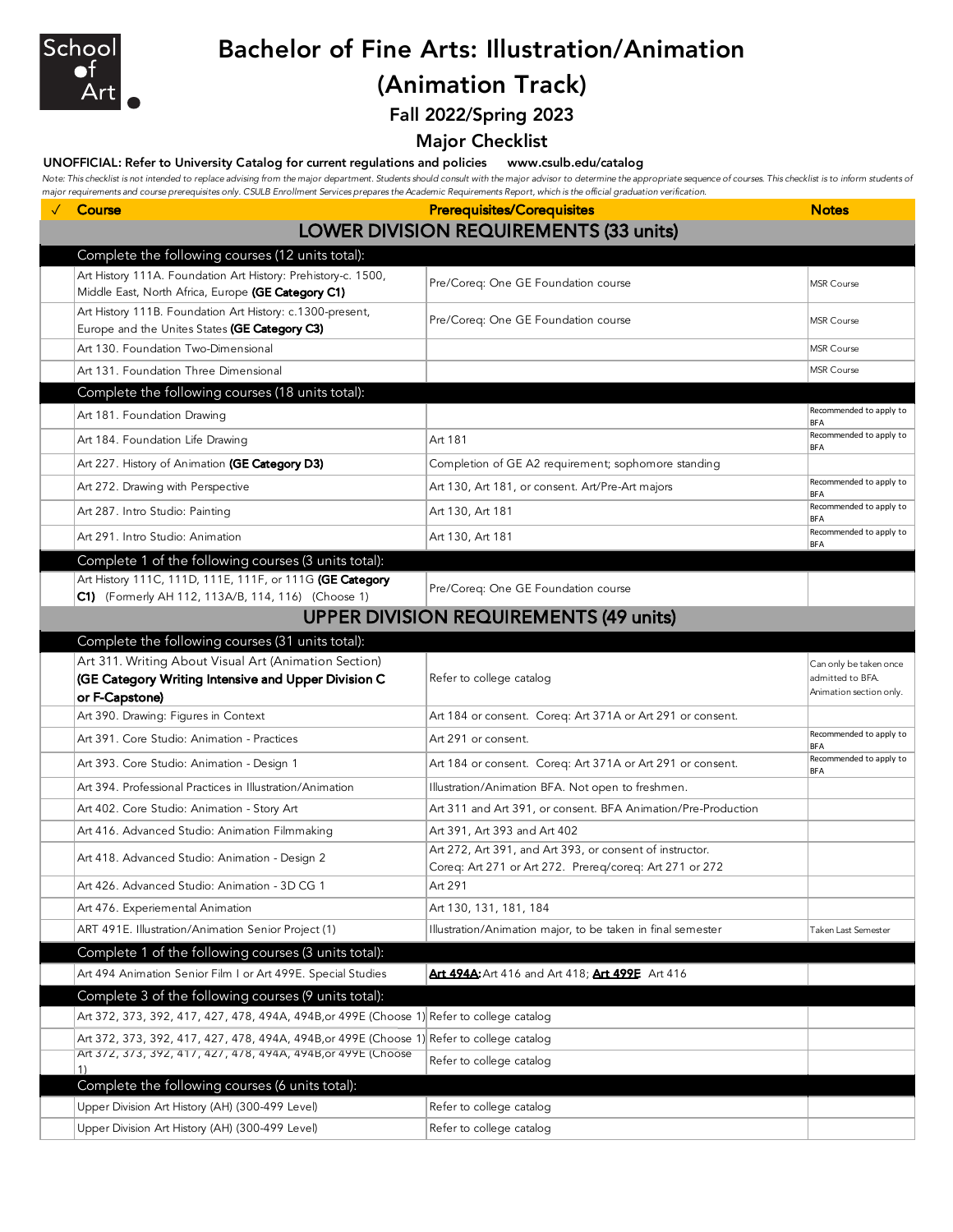

## Bachelor of Fine Arts: Illustration/Animation (Animation Track)

Fall 2022/Spring 2023

#### Major Checklist

Animation: Students in this track will focus specifically on creating a body of work involving moving images. Examples include: a traditional hand-drawn animation reel, a 3D digital animation reel, an experimental animation reel (this refers to inventive non-traditional methods of animation using a variety of materials and methods, such as stop-motion animation), or a short animated film using any or all of the previously listed approaches. Students making a film will write, design, storyboard and animate their own film.

| <b>Traditional Animators</b>          | <b>CG Animators</b>                                                                                                                                 |  |
|---------------------------------------|-----------------------------------------------------------------------------------------------------------------------------------------------------|--|
| Art 392 Animation: Acting and Staging | Art 427 Advanced Studio: Animation - 3D CG 2                                                                                                        |  |
|                                       | Art 417 Advanced Animation Practices (Extra course to work on final reel) Art 417 Advanced Animation Practices (Extra course to work on final reel) |  |
| <b>Experimental Animators</b>         | Filmmakers                                                                                                                                          |  |
| Art 478 Experimental Animation 2      | Art 494B Animation Senior Film II                                                                                                                   |  |
|                                       | Art 417 Advanced Animation Practices (Extra course to work on final reel) Art 417 Advanced Animation Practices (Extra course to work on final reel) |  |

\*Students in both Pre-Production Artand Animation Tracks will collaborate on a group film project in the Animation 3 class which will give them experience working on *team projects similar to the animation studio environment.*